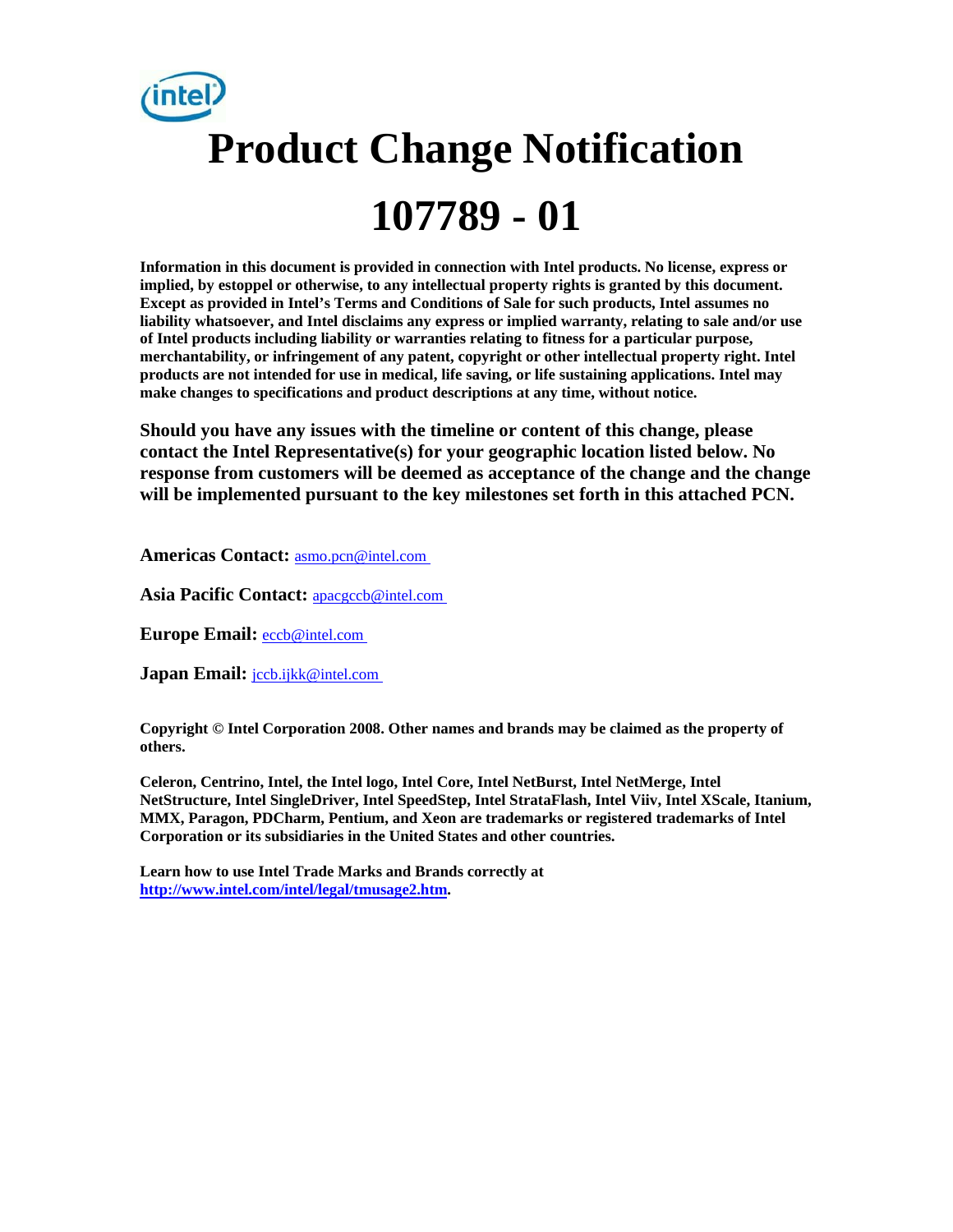

| <b>Change Notification #:</b> | 107789 - 01                                                  |
|-------------------------------|--------------------------------------------------------------|
| <b>Change Title:</b>          | <b>SHW4URM2SA23, PCN 107789-01, Product</b><br>Design, CLASS |
|                               | 2:Accessories, FHW4U2SASBP SAS                               |
|                               | backplane HSC firmware update, Reason for                    |
|                               | <b>Revision: TA information update, Roadmap</b><br>changing  |
| <b>Date of Publication:</b>   | <b>January 09, 2008</b>                                      |

**Key Characteristics of the Change:**

Product Design

**Forecasted Key Milestones: Date Customer Must be Ready to Receive Post-Conversion Material:** Jan 14, 2008

#### **Description of Change to the Customer:**

#### **Reason for Revision: TA information update, Roadmap changing**

Update HSC Firmware on the SAS backplane to v2.08 SHW4URM2SA23 MM# 885102 Change top assembly part number from D61136-005 to D61136-006 Change the backplane part number from D55016-202 to D55016-204 FHW4U2SASBP MM# 885051

 Change top assembly part number from D64482-003 to D64482-004 Change the backplane part number from D55016-203 to D55016-204

#### **Customer Impact of Change and Recommended Action:**

Customers may wish to perform testing and update their documentation

| Trouters infected; mich ordering coups. |                   |                   |            |                                           |            |
|-----------------------------------------|-------------------|-------------------|------------|-------------------------------------------|------------|
| <b>Pre Change</b>                       | <b>Pre Change</b> | <b>Pre Change</b> |            | <b>Pre Change</b> Post Change Post Change |            |
| <b>Product Code</b>                     | MM#               | 'ТА               | <b>PRA</b> | TА                                        | <b>PBA</b> |
| FHW4U2SASBP                             | 885051            | D64482-003        | D55016-203 | D64482-004                                | D55016-204 |
| SHW4URM2SA23 885102                     |                   | D61136-005        | N/A        | D61136-006                                | N/A        |

#### **Products Affected / Intel Ordering Codes:**

| $\mathbf{p}_\mathbf{r}$ | ıversion |
|-------------------------|----------|
| Conversion              | w        |
|                         |          |